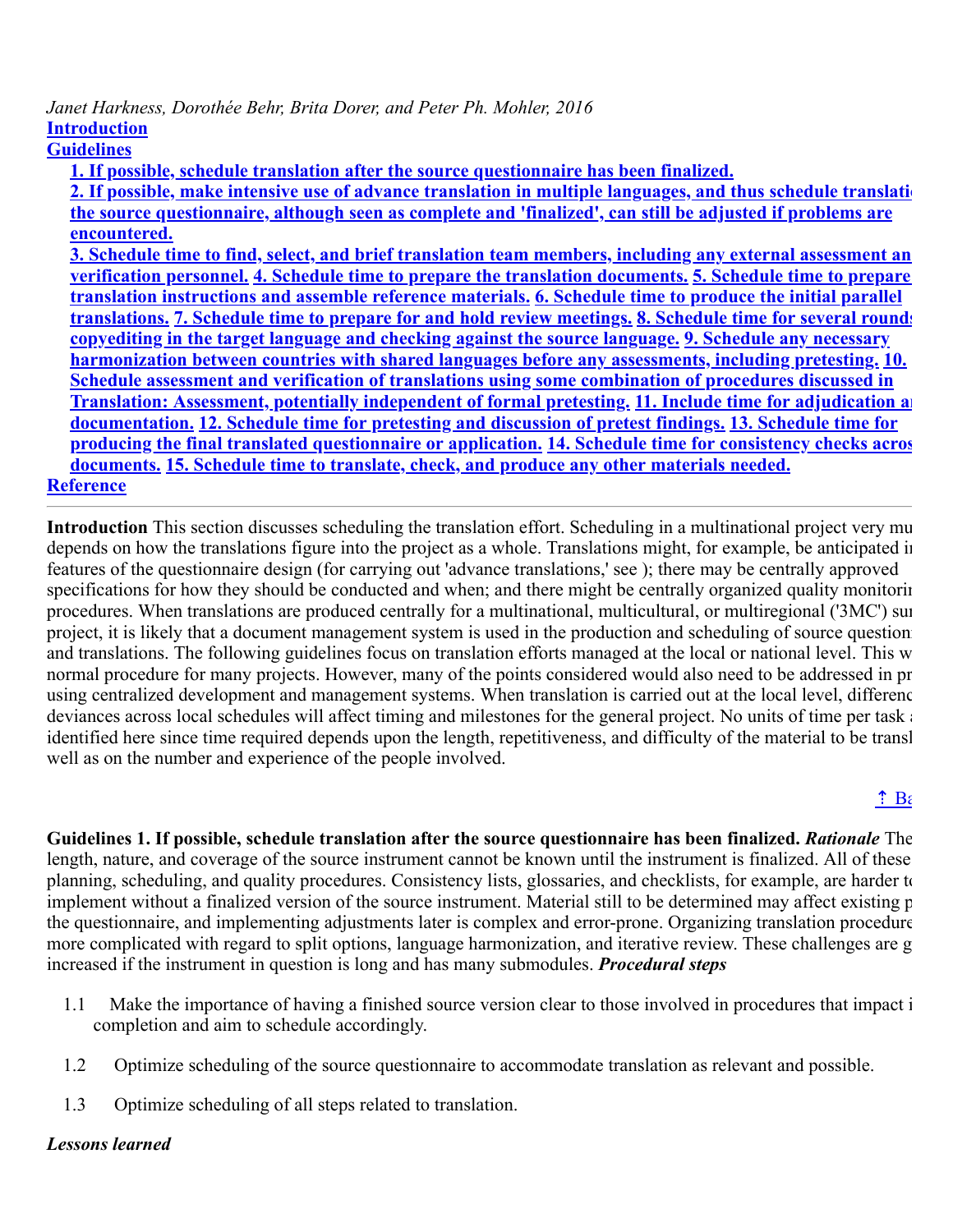- 1.1 Many steps can be completed before translation begins. Provided the nature and scope of the material is cle the languages required can be specified, translation team members can be selected and briefed and some tools prepared.
- 1.2 Time constraints may require translation to start with only a pre-finalized source text, or with parts of the sc still missing. In such cases, mechanisms should be in place to efficiently and consistently update the source te inform all team members of the changes (see Translation: Tools). In this case, a first round of translation can l followed later with a second TRAPD round. This increases costs but can resolve problems arising from worki partially finished instruments.

# $\uparrow$  Be

<span id="page-1-0"></span>**2. If possible, make intensive use of advance translation in multiple languages, and thus schedule translation w the source questionnaire, although seen as complete and 'finalized', can still be adjusted if problems are encou** *Rationale* Careful question design and pretesting can help identify problems in the source questionnaire. Nonetheles problems often become apparent only when translating into multiple languages. If adjustment can still be made to th questionnaire and integrated into the translated questionnaires, quality and comparability can be enhanced. This doe contradict the recommendation to use the final source questionnaire as the basis for translation—these adjustments s rather be of a minor degree so as to ensure that they can still be incorporated before fielding the translated questionn a formalized use of translation in the questionnaire design process, see the advance translation . *Procedural steps*

- 2.1 Schedule sufficient time between finalizing the source questionnaire and fielding in any location to permit f on the source questionnaires resulting from translation. Even when the source questionnaire is finalized, there corrections required to be made afterwards, and these often arise through the translation activities.
- 2.2 Optimize scheduling of the source questionnaire.
- 2.3 Optimize scheduling of all steps related to translation.
- 2.4 Identify how and to whom feedback (i.e., information about perceived difficulties) is to be conveyed.
- 2.5 Establish and schedule deadlines for feedback.
- 2.6 Emphasize that timely feedback is essential.

## *Lessons learned*

2.1 Since problems related to the source instrument may only become apparent when translation begins, researce sometimes recommend advance translation before beginning the formal TRAPD team approach to translation

#### $\uparrow$  Ba

<span id="page-1-1"></span>**3. Schedule time to find, select, and brief translation team members, including any external assessment and verification personnel.** *Rationale* Source text quality and client specifications impact the potential quality of transl Apart from these, however, translation quality depends to a large extent on the competence of the staff involved. It i important to allow sufficient time to recruit and select the best possible people for the job. *Procedural steps*

- 3.1 Consult the guidelines in Translation: Team and Translation: Assessment and set the time-frame appropriate
- 3.2 Include time for material preparation for these procedures (see Translation: Team).

## *Lessons learned*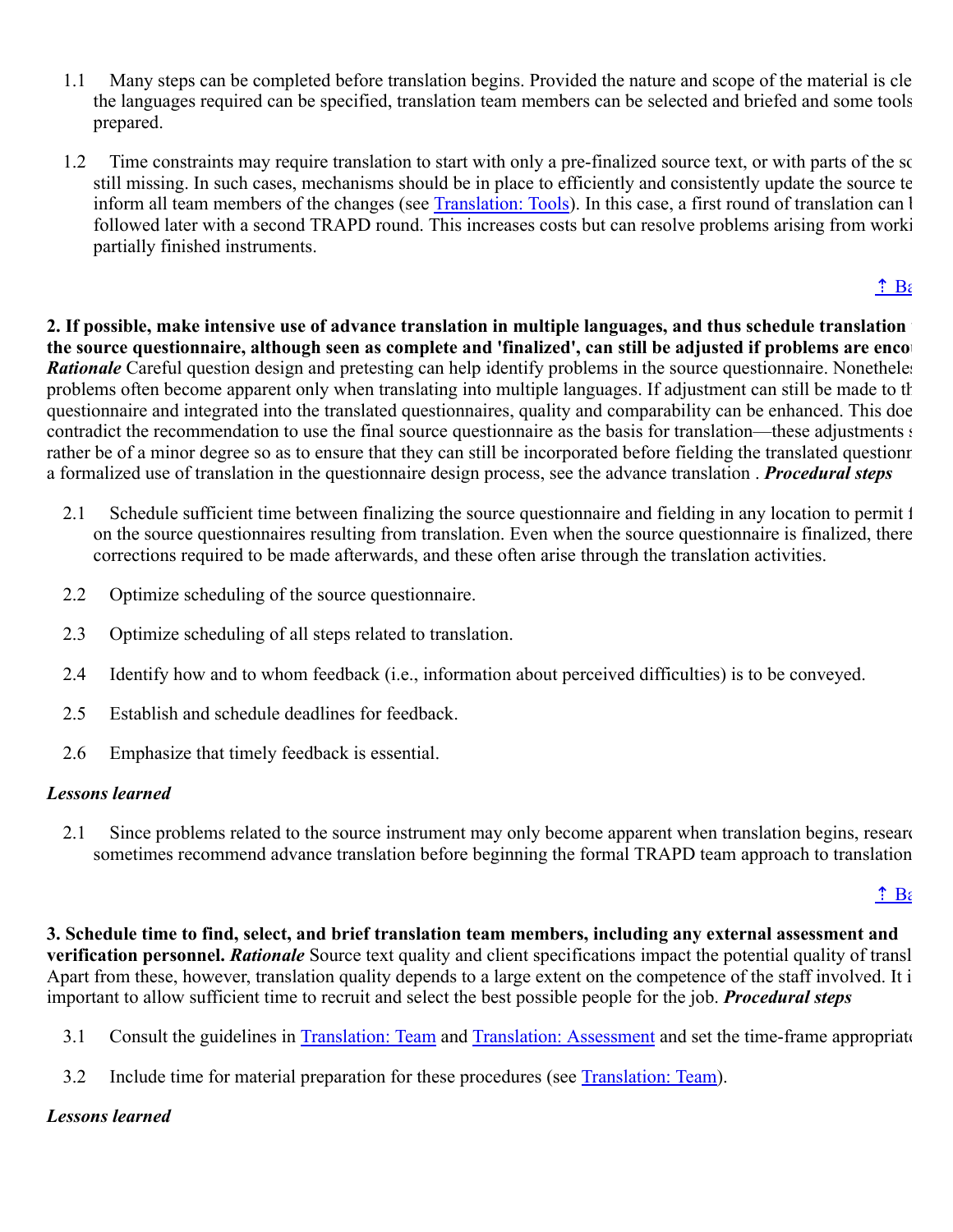- 3.1 Finding, selecting, and briefing the translation team can be done before the source text is finalized, provided language(s) and the nature of the instruments to be translated are sufficiently known.
- 3.2 Engaging people already familiar with translation team procedures may reduce time for some of these steps
- 3.3 Contacting translators who worked well on other kinds of survey projects might reduce the time involved in potential staff.
- 3.4 It may be necessary to retrain long-established translators or other team members if the needs of the current are different from those of previous projects.

#### $\uparrow$  Ba

<span id="page-2-0"></span>**4. Schedule time to prepare the translation documents.** *Rationale* Essential preparation steps for the translation e must be included in scheduling. *Procedural steps*

- 4.1 Prepare translation and documentation tools for translators as soon as the source text is finalized (see Transl Tools). Easy-to-use translation and documentation tools speed up the translation process and make subsequen more efficient.
- 4.2 Prepare instructions on how to comply with and use the documentation tools.

#### *Lessons learned*

- 4.1 Allow sufficient time if the tools have to be produced manually. If mistakes are made in producing template used in every location, for example, later attempts to correct these across locations may be unsuccessful.
- 4.2 Some preparatory work can begin before the source material is finished, even if its completion has to wait c source material.
- 4.3 If tools required for the project are provided by a central coordinating center, the delivery date of these tools determines when the translation project can start at the national or local level.
- 4.4 Local teams may wish to begin translation as soon as they have the source instrument. If the tools are not av when that happens, the teams may translate without them, and intended quality assurance and control steps re the tools may then not be in place.

## $\hat{\mathbf{a}}$  Ba

<span id="page-2-1"></span>**5. Schedule time to prepare the translation instructions and assemble reference materials.** *Rationale* Clear proj instructions and comprehensive reference materials help translation teams to produce translations that meet the need project. Preparation time and delivery dates for these need to be scheduled. *Procedural steps*

- 5.1 Include time to compile documentation for the team on such relevant aspects of the survey as:
	- 5.1.1 The target population (different language variants might be applicable according to the educational background, age, or region of the targeted population): for instance, a questionnaire targeted for teenager have to use a different language style and different words than a survey for the elderly; unsuitable langua in this regard may later have an impact on the response behavior. On regional language use, see also the involving Swiss German in [Translation: Shared Language Harmonization, Appendix B.](https://ccsg.isr.umich.edu/chapters/translation/harmonization/appendix-b/)
	- 5.1.2 The mode or modes planned, and how these impact the formulation and structure of the instrument.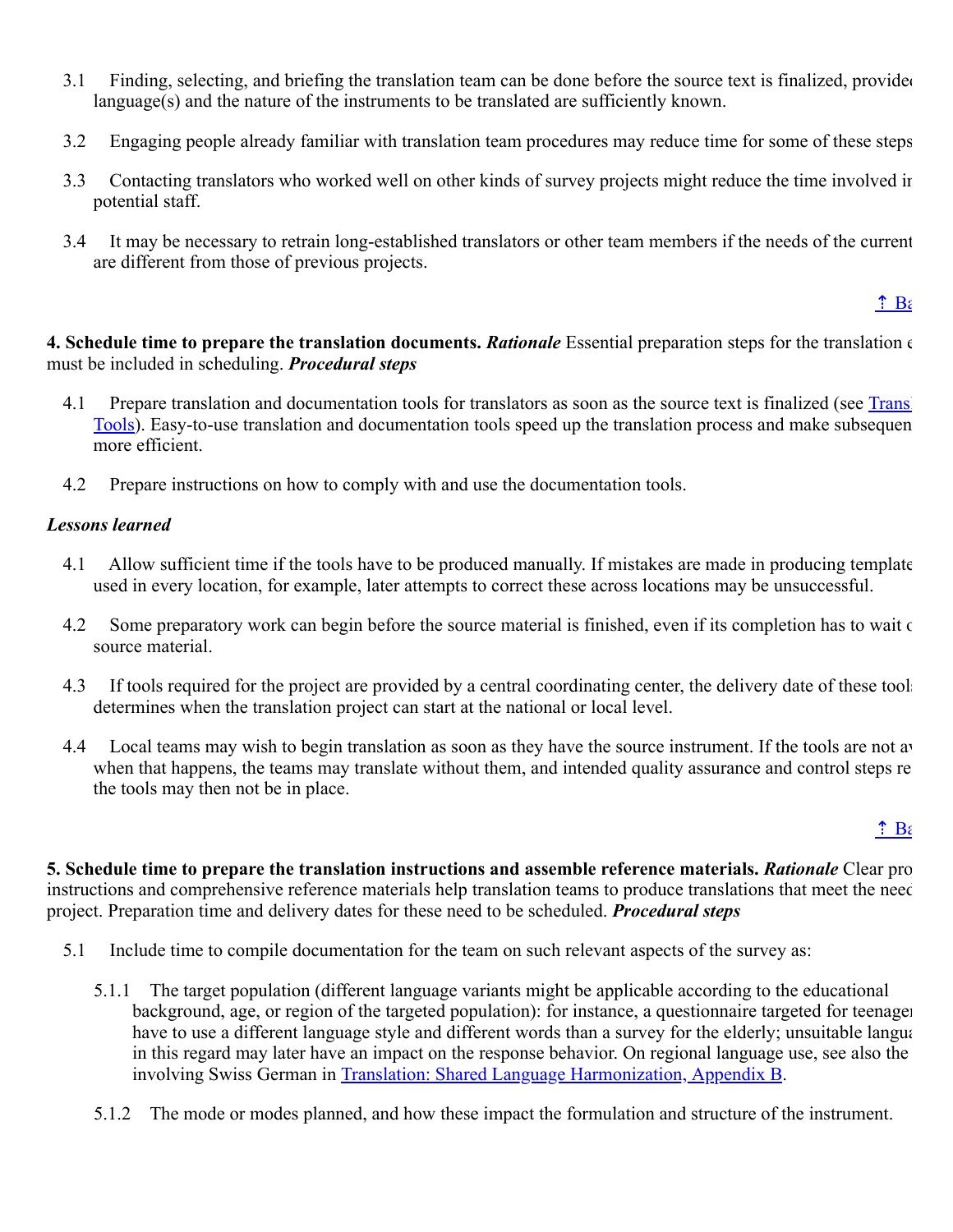- 5.1.3 How to 'read' the source materials. For example, how to recognize in the source material the intended res for text segments (respondent, interviewer, programmer, etc.) and how to understand specific measurement features (e.g., such multiple specifications as: "Generally speaking, on an average weekday, how many t total do you usually …").
- 5.1.4 The purpose and character of source materials (e.g., interviewer manual, show cards, computer-assiste applications, explanations).
- 5.1.5 As applicable, style guides, quality checklists, and glossaries.
- 5.1.6 As applicable, reference materials such as parallel texts, previous source text versions, available transl the same study, and relevant background information on the research goals.

#### *Lessons learned*

- 5.1 If translation team members are poorly informed about the needs of the project, quality suffers and review a adjudication become longer and more burdensome.
- 5.2 Release all materials at once, rather than sending bits and pieces to the translator teams. This makes it less l that important materials are overlooked or forgotten.
- 5.3 If some or all instructions are provided by a central coordinating center, local coordinators only need to writ assemble the materials needed at their level.

 $\uparrow$  Ba

<span id="page-3-0"></span>**6. Schedule time to produce the initial parallel translations.** *Rationale* Quality concerns require that a reasonable frame be determined for the initial parallel translations. *Procedural steps*

- 6.1 [Agree on deadlines for delivery with the translators; these include the deadline for quality control \(see Tran](https://ccsg.isr.umich.edu/chapters/translation/overview/#two) Overview, Guideline 2) and the review deadline.
- 6.2 Instruct translators to report well in advance if a timeframe or deadline cannot be met, so that project manag can respond accordingly.

#### *Lessons learned*

6.1 The timeframe available for production of the initial parallel translations may be very short. Translators ofte on multiple projects simultaneously. The sooner they are informed about the time schedule, the easier it is for organize their workloads accordingly.

#### $\uparrow$  Ba

<span id="page-3-1"></span>**7. Schedule time to prepare for and hold review meetings.** *Rationale* Quality concerns require a reasonable time for review. *Procedural steps*

- 7.1 (See [Translation: Overview, Guideline 5](https://ccsg.isr.umich.edu/chapters/translation/overview/#five)).
- 7.2 Include time to:
	- 7.2.1 Prepare documents for review (e.g., merge documents).
	- 7.2.2 Send translations to all team members involved in the review.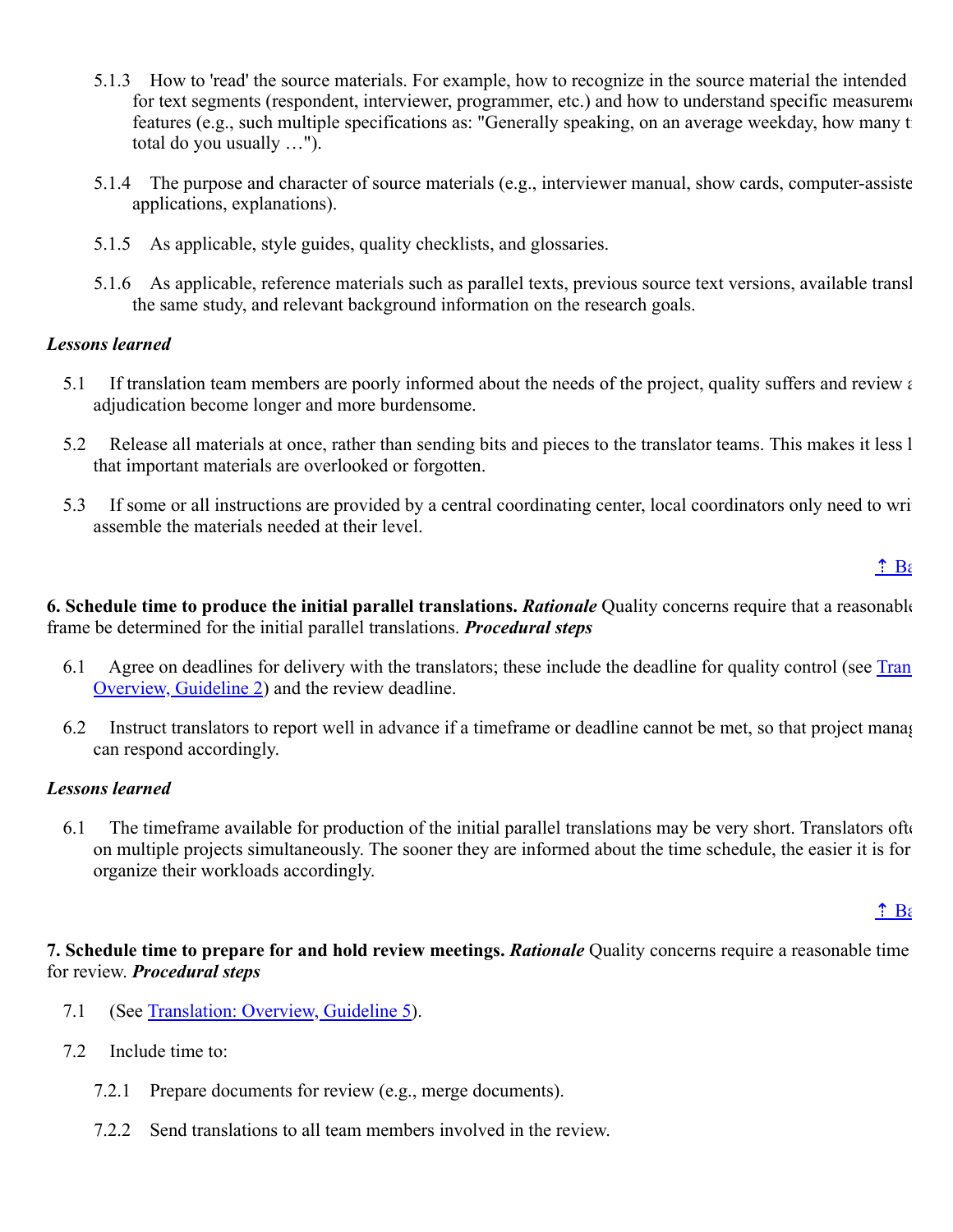- 7.2.3 Prepare for the review meeting(s).
- 7.2.4 Hold the review meeting(s) and refine the translation(s).

## *Lessons learned*

- 7.1 The earlier team members are informed about the time frame (i.e., the time available between receiving revi documents and the review itself), the better they can prepare. This is true even if there is little time between th steps.
- 7.2 The time needed for the review meeting depends on the length and difficulty of the texts to be discussed, on experience level of the team, and on successful management of time during the review (see Translation: Over Guidelines 5 and [8\)](https://ccsg.isr.umich.edu/chapters/translation/overview/#eight).

 $\hat{\mathbf{a}}$  Ba

<span id="page-4-0"></span>**8. Schedule time for several rounds of copyediting in the target language and checking against the source lang** *Rationale* Copyediting text produced is an essential step in quality assurance and control. *Procedural steps*

- 8.1 Establish the stages at which copyediting will be undertaken and schedule accordingly.
- 8.2 See [Translation: Overview, Guidelines 5](https://ccsg.isr.umich.edu/chapters/translation/overview/#five) and [8](https://ccsg.isr.umich.edu/chapters/translation/overview/#eight).

## *Lessons learned*

- 8.1 Equipping copyeditors with a list of the most important features to check can streamline the process and red and costs (see Translation: Tools).
- 8.2 The last rounds of copyediting should focus particularly on anything recently changed (following review or pretesting, for example), any programming specifications, and checking against the source questionnaire or ot relevant materials.

#### $\hat{\mathbf{a}}$  Ba

<span id="page-4-1"></span>**9. Schedule any necessary harmonization between countries with shared languages before any assessments, in pretesting.** *Rationale* In 3MC surveys, multiple countries or communities may field surveys in the same language. However, the regional standard variety of a language used in one country usually differs to varying degrees in vocab and structure from regional standard varieties of the same language used in other countries. As a result, translations produced in different locations may differ considerably. Harmonization should take place before pretesting to avoid unnecessary differences across their questionnaires. *Procedural steps*

See [Translation: Shared Language Harmonization](https://ccsg.isr.umich.edu/chapters/translation/harmonization/).

## $\hat{\mathbf{B}}$

<span id="page-4-2"></span>**10. Schedule assessment and verification of translations using some combination of procedures discussed in Translation: Assessment, potentially independent of formal pretesting (see also [Pretesting](https://ccsg.isr.umich.edu/chapters/pretesting/)).** *Rationale* Assessm translation prior to pretesting can identify certain types of errors that are difficult to detect through pretesting alone, allow for a more accurate questionnaire for evaluation in the pretest. *Procedural steps*

See Translation: Assessment.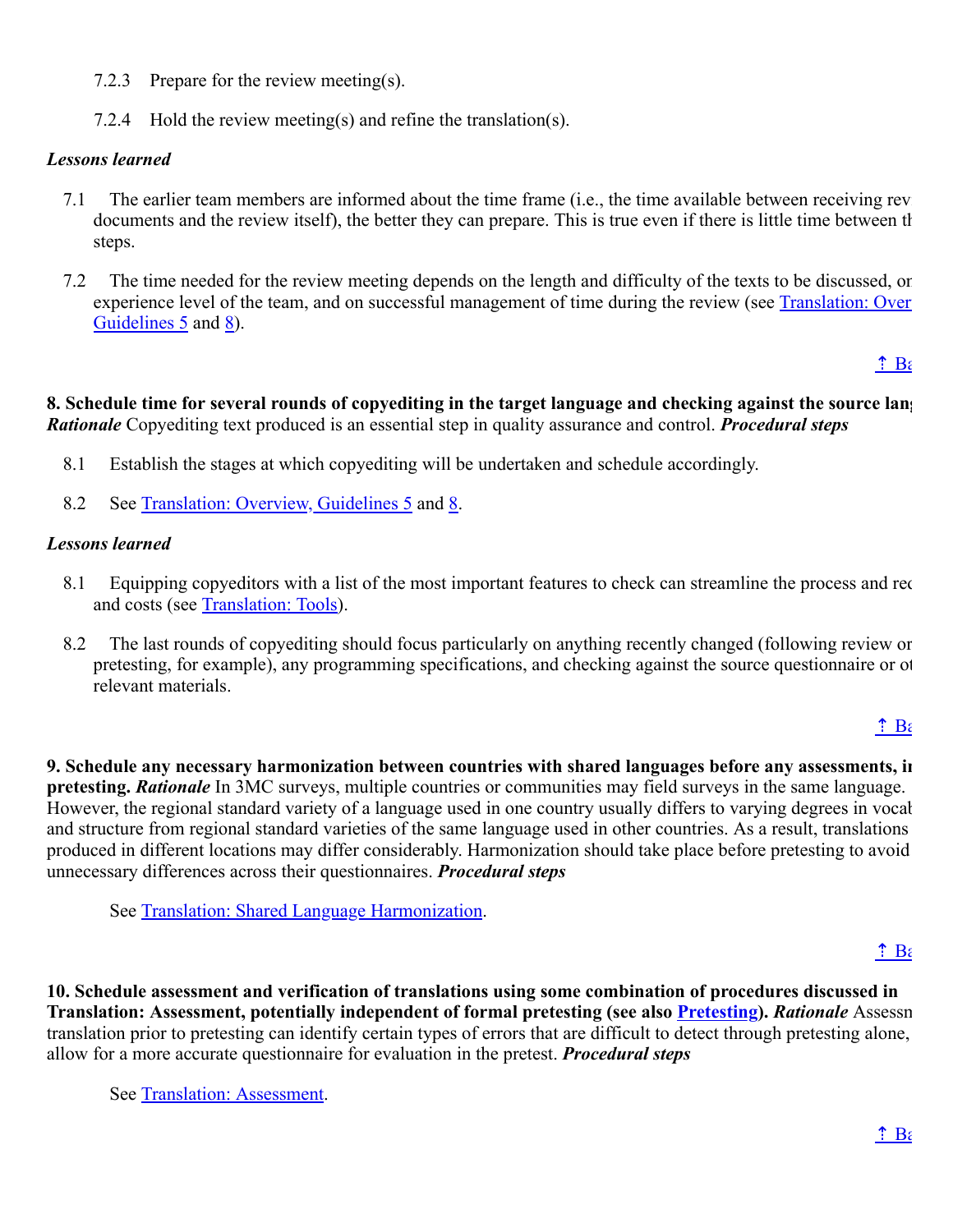<span id="page-5-0"></span>**11. Include time for adjudication and its documentation.** *Rationale* In the course of developing the translation, m versions of the instrument or given questions can be generated. In order to implement quality assurance and control decision must be made and recorded about which instrument or question version is taken as the final version for a gi phase. *Procedural steps*

11.1 See [Translation: Overview, Guideline 6](https://ccsg.isr.umich.edu/chapters/translation/overview/#six) on adjudication. Adjudication is recommended at different steps du TRAPD process: it is likely to be carried out before pretesting and also after discussing pretesting findings (se [Translation: Overview, Figure 2: European Social Survey Translation Process\)](https://ccsg.isr.umich.edu/chapters/translation/overview/#figure-two). Schedule time accordingly.

#### *Lessons learned*

11.1 The resolution of some problems from the review may take more time than expected, especially when exter informants or the source text designers themselves need to be contacted.

#### $\hat{\textbf{a}}$  Ba

<span id="page-5-1"></span>**12. Schedule time for pretesting and discussion of pretest findings.** *Rationale* Pretesting is an essential compone of quality assurance and quality monitoring. *Procedural steps*

12.1 Schedule time for producing a version of the instrument and any other relevant materials adequate for prete and for the pretesting itself (see Pretesting).

## *Lessons learned*

12.1 When multiple steps are involved in translation development (e.g., multiple languages for one location or m varieties of one language calling for shared language harmonization), the timetable for pretesting and revision become very tight.

## $\hat{\textbf{I}}$  Bi

<span id="page-5-2"></span>**13. Schedule time for producing the final translated questionnaire or application.** *Rationale* Completion of the translation is not synonymous with completing a questionnaire or application ready for either pretesting or final field time should be scheduled for this. Final checks may again need to be made. *Procedural steps*

- 13.1 This step includes formatting and producing any paper-and-pencil instruments and programming any compu assisted instruments. If provided with adequate specifications, those with experience in these areas can provid estimates of the time needed.
- 13.2 Include time for any final testing required.

## *Lessons learned*

13.1 Mistakes can be introduced at this phase too. Incorrect photocopying or scanning of a source questionnaire used in preparing a translated version can result in a question being inadvertently omitted, for example. Progr errors and oversights at a late stage can also negatively affect quality.

## $\uparrow$  Be

<span id="page-5-3"></span>**14. Schedule time for consistency checks across documents.** *Rationale* If some documents are related to other do it may be necessary to check for consistency across them. For example, if show cards repeat questions or response s from the questionnaire, consistency needs to be checked across these. The same holds for documents such as intervi manuals. *Procedural steps*